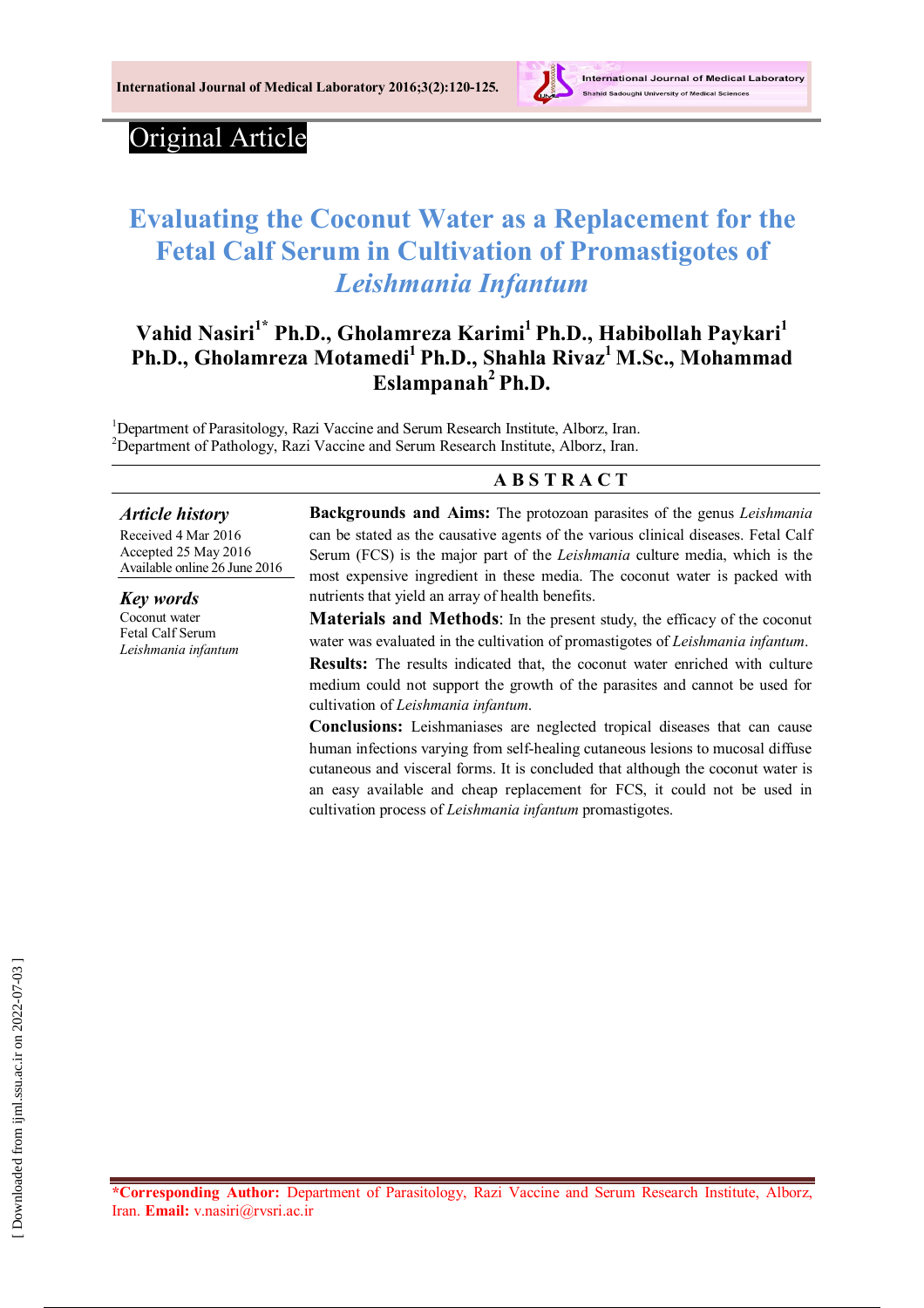## **Introduction**

Leishmaniasis is regarded as a major neglected tropical disease of poverty acknowledged by World Health Organization (WHO) [1] as its victims are among the poorest. According to the ranking, it is a second most prevalent parasitic disease after malaria [2]. There are about 1.5-2 million new cases and 70 000 death reports per year. As a matter of fact, 350 million people are at risk of infection and disease with about 2.4 million disabilityadjusted life-years [3]. As per WHO report indicates, nearly 200,000 to 400,000 new cases of visceral Leishmaniasis occur annually with 20,000 to 30,000 deaths per year [4]. Visceral leishmaniasis has been reported sporadically in Iran, though the disease is endemic in northwestern and southern areas of the country [5-7] with about 100–300 new cases of visceral Leishmaniasis reported annually [8].

The cell culture technique is an approach intending to prepare complex habitat conditions of living organisms in order to develop our knowledge in regard with their behavior and to find suitable ways (like effective vaccine) to prevent their negative side effects. Many different kinds of media that have been used for cultivation of genus *Leishmania* require expensive and batch to batch different qualities of fetal calf serum (FCS), that is not manufactured in many countries specifically most of the poor tropical countries , as one of their essential ingredients. FCS is a highly expensive reliable supply, which is extremely difficult to be obtained, especially in the developing countries [9]. As a matter of fact,

its usage in the cell culture seems to be problematic for several reasons as complexity, high variability, as well as difficult characterizing [10]. Several attempts have been made to replace FCS in leishmania culture media with different kinds of sera, bovine serum albumin, a mixture of purine bases, vitamins, large concentrations of certain amino acids, hormones, hemins, hemoglobulins, human and animal urine and, more recently chicken serum [11–21] that the later introduced an alternative low- cost serum applied in the culture medium for primary isolation, routine cultivation and mass cultivation of *Leishmania* parasites [21, 22]. Coconut water is the liquid present naturally inside the young fresh coconuts that is rich in potassium, cytokinin, various minerals and antioxidants. Generally, plant tissue culture of coconut water is used as a natural source of cytokinins and other nutrients [23].

In the present study, the coconut water was assessed in regard with the preparation of medium for the cultivation and maintenance of *Leishmania infantum* promastigotes .

## **Materials and Methods**

#### **Medium preparation**

The coconut water was extracted in sterile condition from fresh fruits without autoclaving to avoid degradation of the organic compounds by heat. Roswell Park Memorial Institute (RPMI)-1640 was used as a standard base medium and prepared by dissolving1.04 g of RPMI-1640 (sigma) in 90 ml of distilled water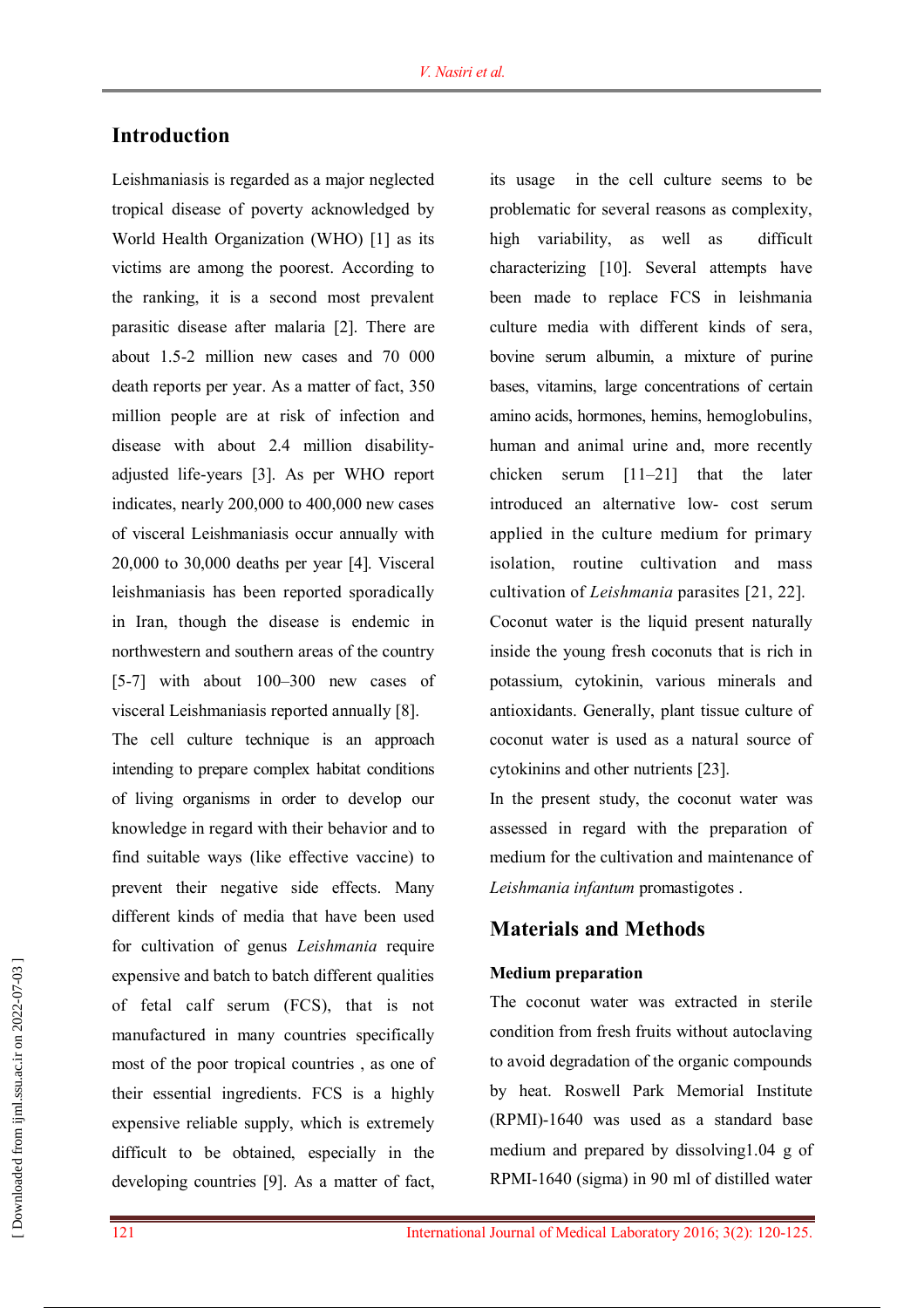and then 10 ml (10%) of the coconut water was added. The pH was adjusted to 7 and the total volume was adjusted to 100 milliliter. Four dilutions of the coconut water were prepared as follows:  $1\%$ ,  $2.5\%$ ,  $5\%$  and  $10\%$ . No antibiotics were used in the culture media. The media were sterilized by pressure passage through 0.22 μm membrane filter (Millipore, Germany). The above procedures were used for preparation of RPMI-1640 enriched with (10%) heat-inactivated fetal calf serum for positive control. The complete media were kept at 4°C.

#### **Parasite cultivation**

Mid-log phase promastigotes of *Leishmania infantum* (*Leishmania infantum*: MCAN/IR/07/Moheb-gh.) that previously had been grown in RPMI-1640 medium supplemented with 10% fetal calf serum (FCS), were concentrated by centrifugation at 3,000 g for 10 minutes which was washed twice with sterile phosphate-buffered saline solution (PBS) in order to remove any traces of FCS. The parasites were counted via invert microscopy in a Neubauer chamber (Haemocytometer) slide and diluted in PBS to a final concentration of  $10^8$  parasites/ml. Subcultures from each dilution of coconut water were prepared in 5 series, alongside of the positive control with 10% FCS enriched medium, and at each series,  $10<sup>6</sup>$  mid-log phase promastigotes/ml was inoculated in  $25 \text{ cm}^2$  plastic culture flasks that every flask totally contained 15 ml of parasites and complete media mixture. The

flasks were placed in incubator at 26°C and in all cultures, the parasites growth pattern was assessed qualitatively and quantitatively by microscopic observations and Giemsa slide preparation. The number of parasites was counted every day using Haemocytometer slide. The study protocol was approved by Razi Institute Ethics Committee.

#### **Statistical Analysis**

SPSS-18 for windows® was used in order to analyze the study data. The differences between the means of the quantitative variables were assessed by Student's T-test and the value of  $p<0.05$  was accepted as the statistically significant level.

## **Results**

The study results indicated that the addition of the coconut water to the RPMI-1640 medium could not stimulate the growth of the promastigotes of *Leishmania infantum* in comparison to the growth observed in RPMI-1640 supplemented with FCS ( $p<0.05$ ). It was also observed that the medium enriched with coconut water could not support the continuity of the parasites in successive passages. Fine grown parasites and typical morphology of the promastigotes were not observed in Giemsastained smears prepared from culture media of all the coconut water dilutions. The effect of various concentrations of the coconut water in the culture media on the growth quantity of the promastigotes is demonstrated in a growth curve (Fig. 1).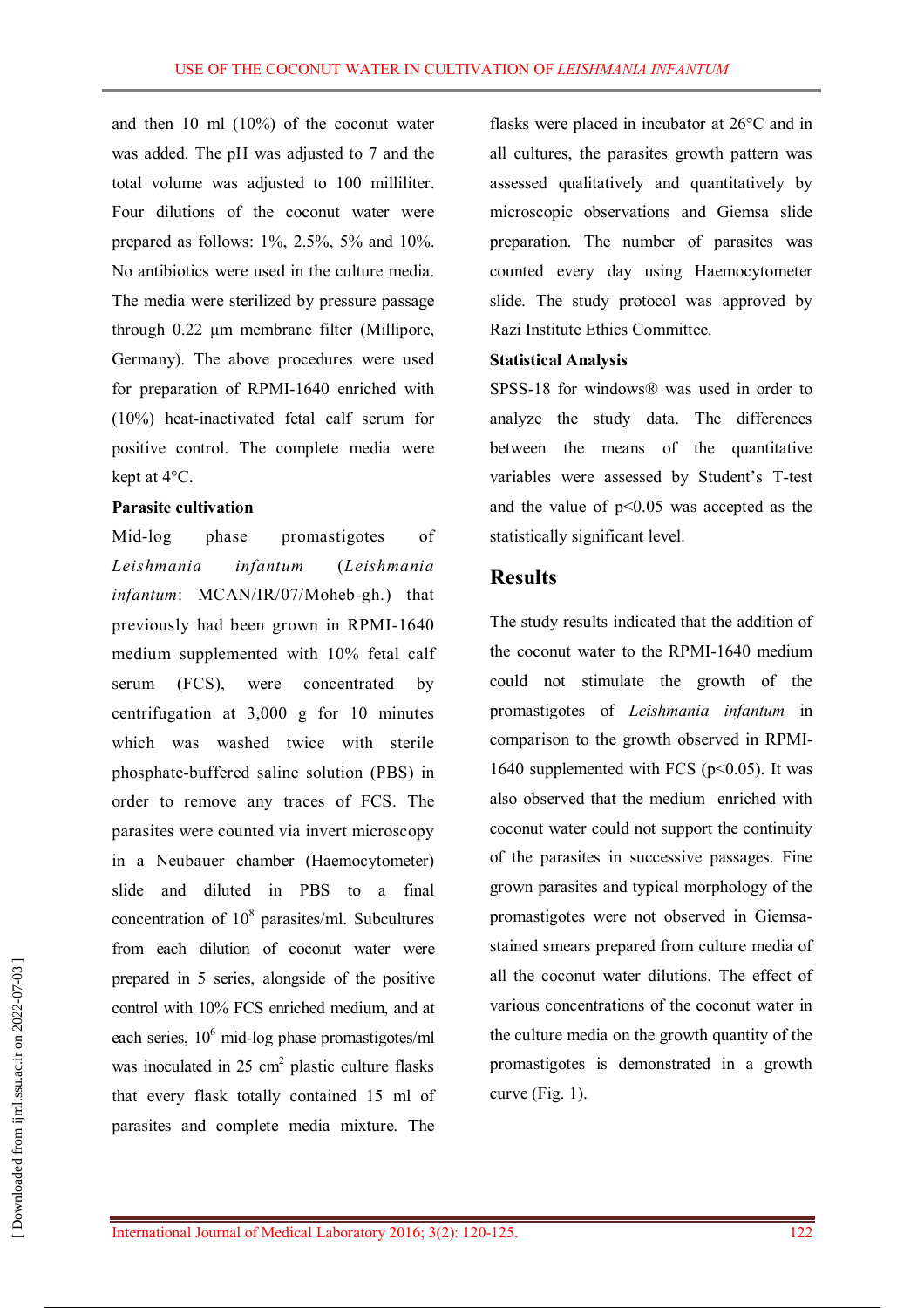

**Fig. 1.** Growth curve of promastigotes of *Leishmania infantum* in RPMI-10% FCS and RPMI-1640 with different concentrations of the coconut water (CW).

### **Discussion**

Leishmaniasis is a typical example of zoonosis found on all the continents except for Australia and Antarctica, which is reported by the W HO as being one of the major tropical diseases. In fact, 20 million people in the world are infected per year with 400,000 additional phenomena [24].

In a study conducted on different aspects of Leishmanian parasites, the presence of liquid culture media able to produce a large amount of promastigotes is one of the essential needs. The routine commercially culture media like RPMI -1640, medium 199, and Schneider's *Drosophila* normally enriched with FCS or blood lysate [25, 26] are extremely expensive. In the mass cultivation of parasites, the major problem is that expensive and batch to batch different quality FCS needs to be used that is an importing material. It is not manufactured

in many countries specially most of the poor tropical countries and thus, leishmaniasis is normally reported as one of the their important health problems [20]. Herman has studied the sera effect of rabbit, chicken, man, calf, hamster and cotton rat on the number and morphosis of *L. donovani* as well as cells in cultures of hamster-peritoneal macrophages that had been infected *in vivo* [17]. Moreover, a study carried on finding replacement for FCS in cultivation of promastigotes of *Leishmania major* and *Leishmania infantum* indicated that chicken serum is suitable for nutritional requirement of parasites. It is a comparatively available and inexpensive serum that can be replaceed in the media requiring FCS enhancement for promastigote forms. Therefore, a potentiality of the new medium is demonstrated to be used in long-term *in vitro* cultivation of *Leishmanian* promastigotes [21,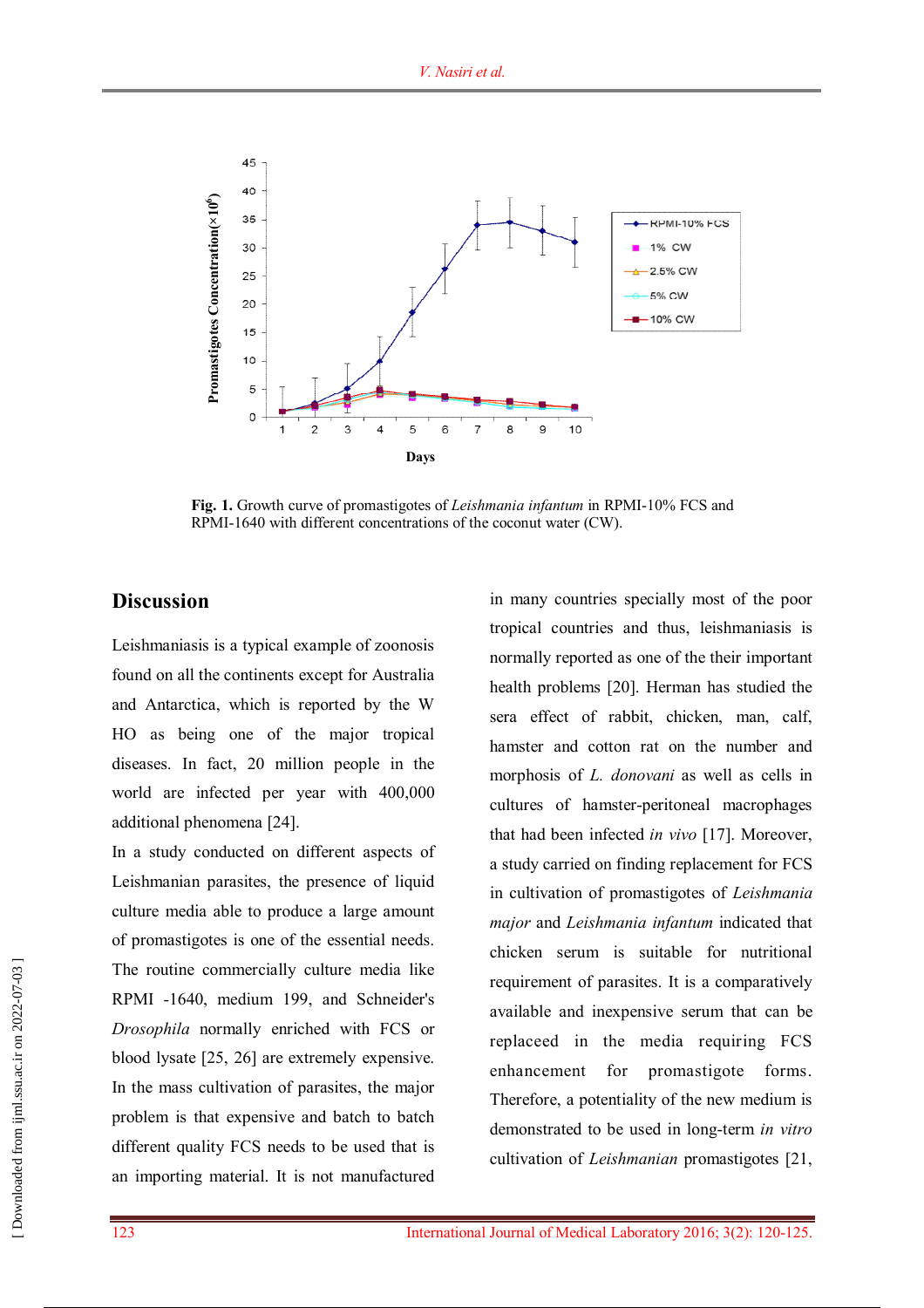22]. The findings of other studies proposed that the serum and urine of many animals like hamster, rabbit and sheep seem to be suitable for cultivation of promastigotes, yet, collecting the serum of some like Hamster, is expensive and using that of some other, like sheep serum, are accompanied with many challenges in regard with adaptation problems of promastigotes to new serum (unpublished work). It needs to be implied that applying this new medium is also accompanied with some little adaptation problems of promastigotes to the new serum, though this problem takes place in any medium change. It is worth mentioning that the final adaptation of parasites to new medium should be prominently taken into consideration.

The coconut water contains several organic compounds and mineral nutrients important to plant development which plays a significant role as a physiological buffer. It is rich in magnesium, and phosphate containing high amounts of sugar around  $2.5\%$  (w/v). Besides, coconut water has high levels of nitrogen in the form of amino acids and phytohormones in an adequate balance for plant requirements

[27]. The ability of coconut water to support plant growth in vitro is due to its ability to stimulate cell division and morphogenesis. Not only does coconut water support plant growth in vitro but also George (1993) has attributed the robustness and high survival rate of plants cultured on coconut water to the high carbohydrate content which could be used to meet the respiratory demands while surviving the physiological shocks of ex-vitro procedures [28].

## **Conclusion**

Although the coconut water is an easy available and cheap replacement for FCS, the coconut water enriched with culture medium could not support the growth of parasites and thus, it cannot be used in cultivation process of *Leishmania infantum* promastigotes.

## **Conflict of Interest**s

We declare that we have no conflict of interest.

## **Acknowledgments**

The authors are thankful to the Director of RVSRI for providing the facilities during the research.

## **References**

- [1]. The World Health Organization. Control of the leishmaniases: report of a meeting of the WHO Expert Commitee on the Control of Leishmaniases, Geneva, 22-26 March 2010. Geneva: World Health Organization; 2010.
- [2]. Kumar A. Leishmania and Leishmaniasis. vol. 3. New York, NY: Springer New York; 2013.
- [3]. The World Health Organization. The World Health Report 2004: Changing History, Annex Table 3: Burden of disease in DALYs by cause, sex, and mortality stratum in WHO regions, estimates for 2002. Geneva WHO 2004; 2004.
- [4]. Joshi S, Rawat K, Yadav NK, Kumar V, Siddiqi MI, Dube A. Visceral Leishmaniasis: Advancements in Vaccine Development via Classical and Molecular Approaches. Front Immunol. 2014; 5: 380.
- [5]. GhH E, Nadim A, Alborzi A V, Ardehali S. Visceral leishmaniasis: the Iranian experiences. Arch Iran Med. 1998; 1: 22-26.
- [6]. Edrissian GH. Visceral leishmaniasis in Iran and the role of serological tests in diagnosis and epidemiological studies. Parasitol 21st Century ICOPA VIII, Izmir, Turkey CAB Int. 1996: 63-78.